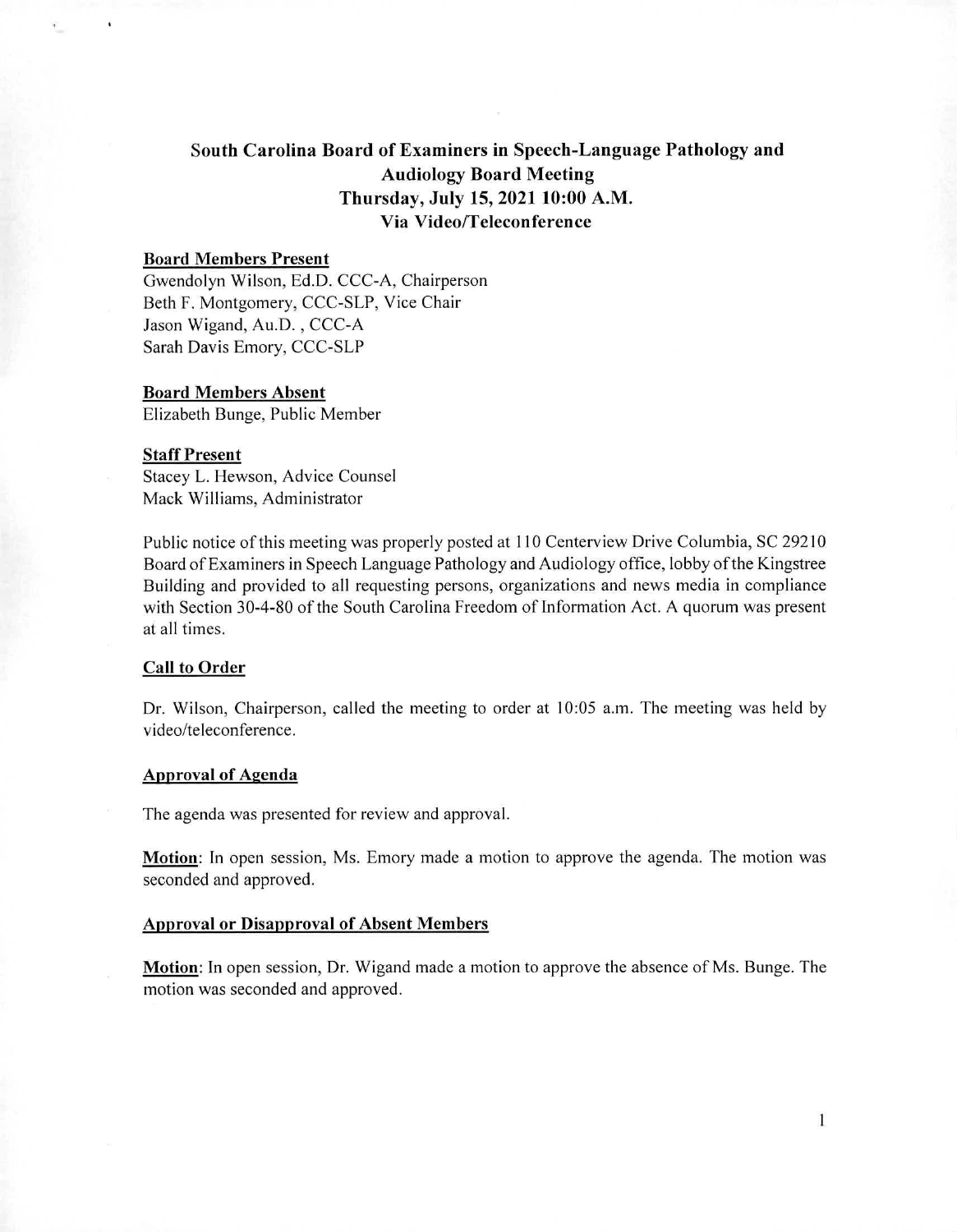## **Approval of the minutes**

 $\mathbf{L}$ 

**Motion:** In open session, Ms. Emory made a motion to approve the April 15, 2021 meeting minutes. The motion was seconded and approved.

# **Administrative Reports**

**Office of Investigations Report:** Ms. Bailey- Mcnair, Office of Investigations presented the OIE statistical report and training report to the board. The Board accepted the reports as information.

Ms. Bailey- Mcnair presented the IRC report to the Board. Case 2021-3 is recommended for a Formal Complaint.

**Motion:** In open session, Ms. Emory made a motion to accept the IRC recommendation for case 2021-3 as a formal complaint. The motion was seconded and approved.

**Office of Disciplinary Counsel (ODC) Report:** Ms. Hayes Office of Disciplinary Council, presented the ODC statistical report to the Board. The Board accepted the report as information.

**2015-2017 CE Audit Report:** Ms. Hayes updated the Board on the CE Audit. Ms. Hayes presented case 2019-10, 2019-7, 2019-32, 2019-48, 2019-50 as Letter of Caution and case 2019- 42 as a dismissal.

**Motion:** In open session, Ms. Montgomery made a motion to accept the ODC recommendations for case 2019-10, 2019-7, 2019-32, 2019-48, 2019-50 and 2019-42. The motion was seconded and approved.

**Finance Report:** Mr. Williams presented the finance report to the Board. The Board accepted the report as information.

#### **Disciplinary Hearing**

### **Formal Complaint**

**Case 2019-1: The** Respondent made an appearance before the board by WebEx video conferencing and was represented by Alex Imgrund, Esq. Ms. Baldwin, Office of Disciplinary Council, presented the stipulations of facts to the Board.

**Motion:** In open session, Ms. Emory made a motion to go into executive session to receive legal advice on case 2019-1. The motion was seconded and approved.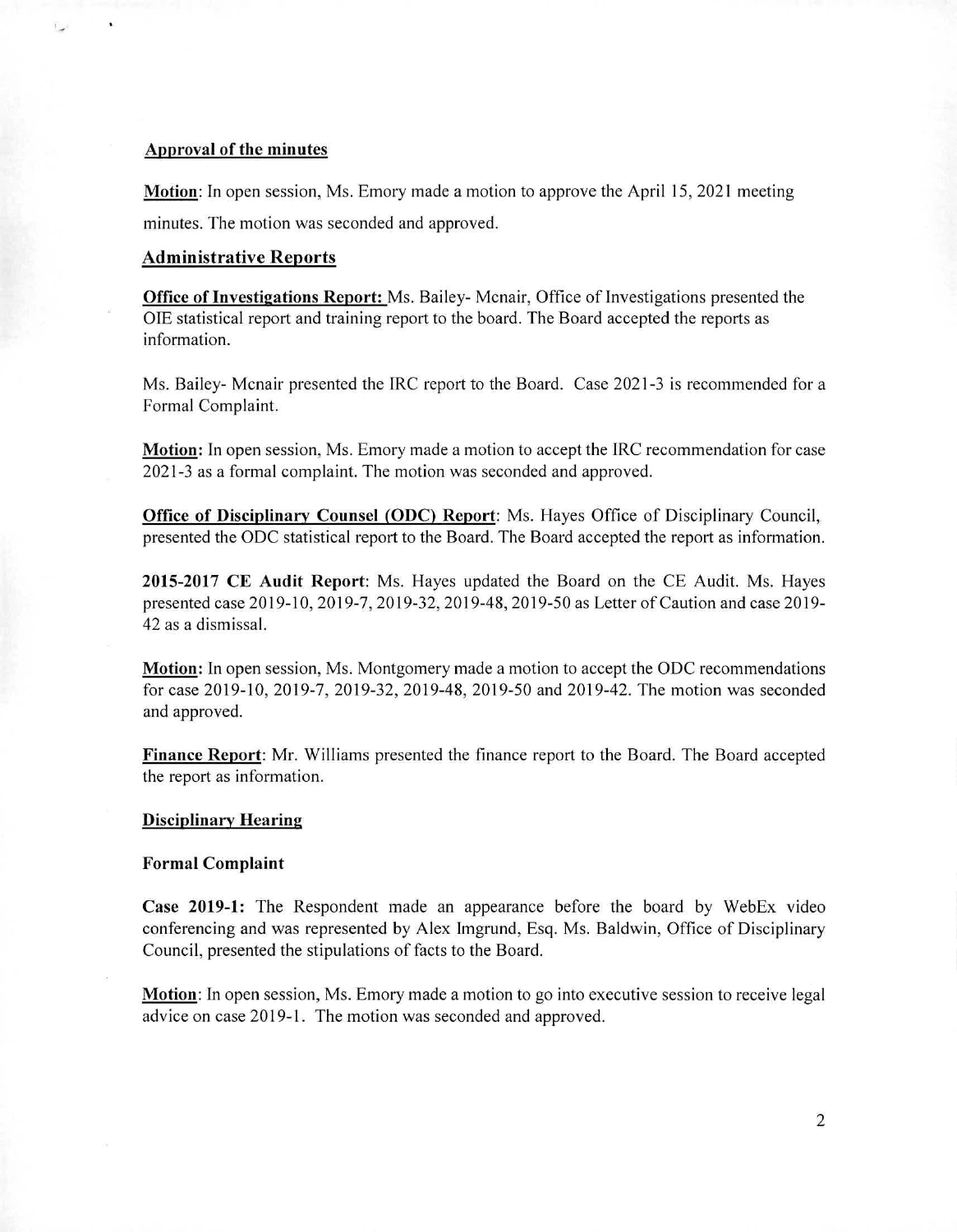**[Executive Session]** No votes were taken during executive session

**Motion:** In open session, Mr. Wigand made a motion to come out of executive session. The motion was seconded and approved.

**Motion:** In open session, Ms. Emory made a motion to issue a public reprimand, the respondent must take a two hour Board approved ethics course related to privacy to be completed within ninety days and pay a one thousand dollar civil penalty payable within ninety days. The motion was seconded and approved.

#### **Application Hearings**

**Allison Walker:** Ms. Walker made a personal appearance before the board by WebEx video conferencing and was not represented by legal counsel. The purpose of the hearing was to determine if a license to practice as a speech pathology assistant should be granted.

**Motion:** In open session, Ms. Emory made a motion to go into executive session to receive legal advice from counsel regarding the application. The motion was seconded and approved.

**[Executive Session]** No votes were taken in executive session

**Motion:** In open session, Ms. Emory made a motion to come out of executive session. The motion was seconded and approved.

**Motion:** In open session, Ms. Montgomery made a motion to deny the application for Ms. Walker as a speech language pathology assistant for not meeting the requirements under SC Regulation 115-2. The motion was seconded and approved.

**Elefetheria Kambanis:** Ms. Kambanis made a personal appearance before the board by WebEx video conferencing and was not represented by legal counsel. The purpose of the hearing was to determine if a license to practice Speech Language Pathology should be granted.

**Motion:** In open session, Ms. Motgomery made a motion to go into executive session to receive legal advice from counsel regarding the application. The motion was seconded and approved.

**[Executive Session]** No votes were taken in executive session

**Motion:** In open session, Ms. Emory made a motion to come out of executive session. The motion was seconded and approved.

**Motion:** In open session, Ms. Montgomery made a motion to grant Ms. Kambanis, a license to practice speech language pathology pursuant to 40-67-250 that allows South Carolina to license a person holding a license in another state. The motion was seconded and approved.

3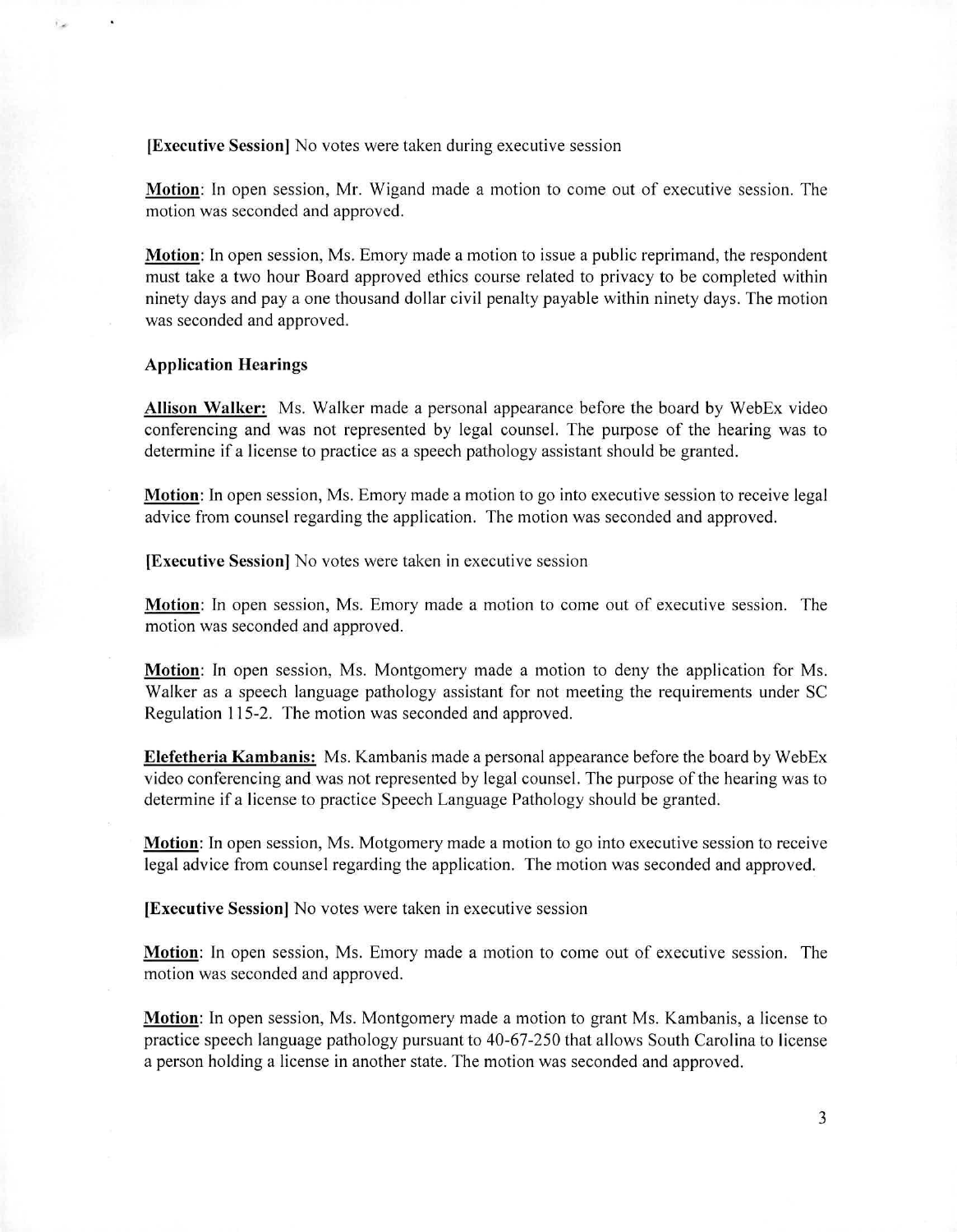#### **Discussion Items**

a-

**Scope of Practice- Autism:** The Board discussed the scope of practice for autism and determined that the scope of practice for speech language pathology and audiology in the state of South Carolina is defined under §40-67-20.

**COVID 19- Lifting State of Emergency: The Board rescinded** the accommodations allowed during the State of Emergency.

**Appoint Expert Reviewer:** The Board discussed options for an expert review.

**Motion:** In open session: Ms. Montgomery made a motion to accept the following names as possible speech language pathology expert reviewers: Michelle Dawson, SLP, Dr. Harriet Gregg, SLP, Lois Morris, SLP and Lauren Quellette, SLP. The motion was seconded and approved.

**Appoint IRC Member: The Board** discussed options for IRC Members.

**Motion.** In open session: Ms. Montgomery made a motion to accept the following names as possible IRC members: Carol Page, SLP, Christa Pomerlyon, SLP, Elizabeth Leadbitter, Aud and Kara Leyzac, Aud. The motion was seconded and approved.

**Proposed Revisions to Regulations:** Ms. Hewson updated the Board on some changes made to the proposed regulations.

**Motion:** In open session, Ms. Montgomery made a motion to accept the changes in 115-1(e) The motion was seconded and approved.

In open session, the Board decided to meet on July 27, 2021 at I :30pm by WebEx video conferencing to review the proposed regulations.

**Legislative Updates:** Ms. Hewson updated the Board on current legislation.